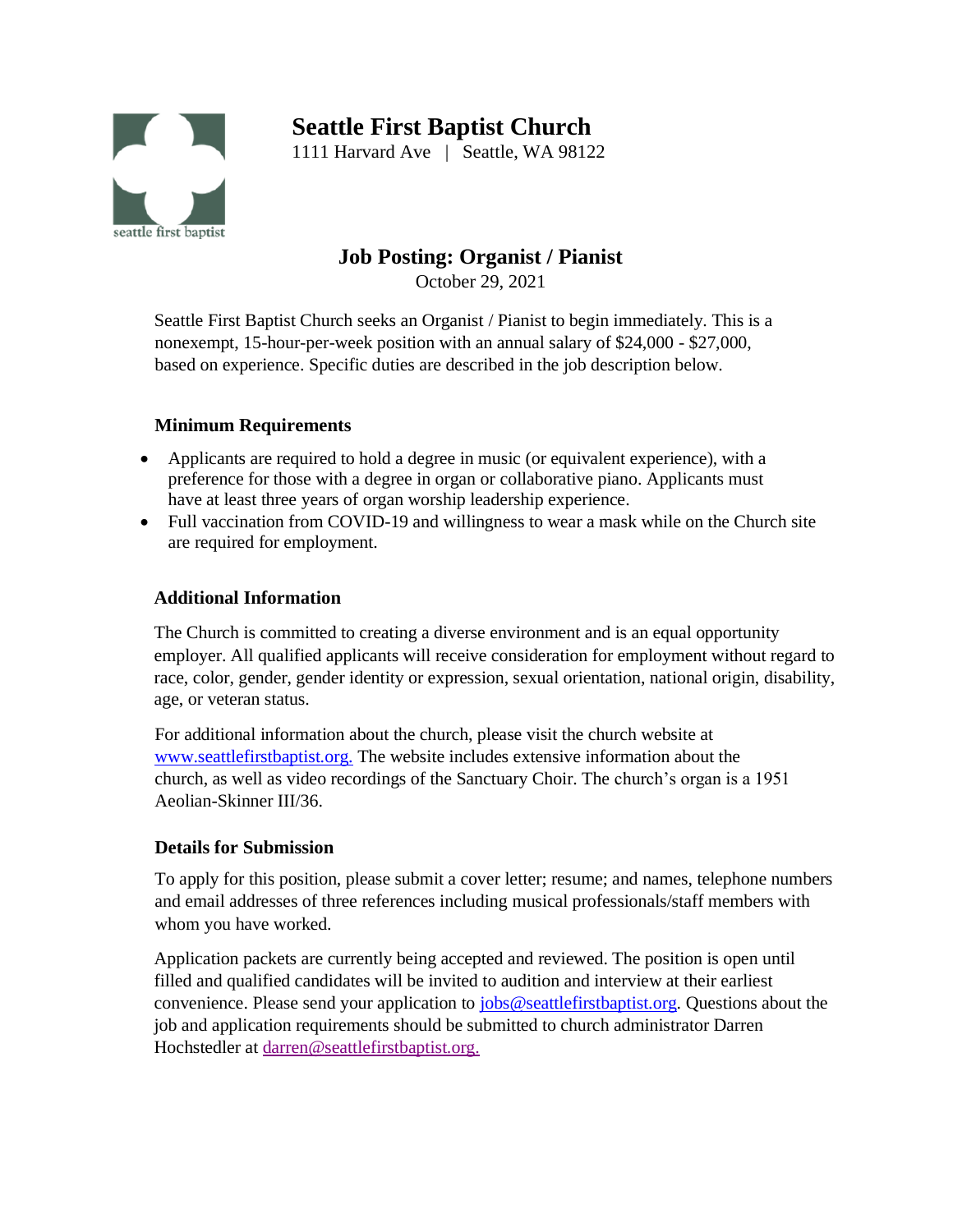

#### **About the Position**

Direct Supervisor: Minister of Music Status: Non-exempt, Regular Part Time Staff (approx. 15 hours)

#### **Essential Functions**

The Organist/Pianist plays for weekly worship services and choir rehearsals. In consultation with the Minister of Music, the Organist/Pianist assists in planning, and accompanies and performs with the sanctuary choir, soloists, as well as small vocal and instrumental ensembles. The music program of Seattle First Baptist Church ("Church") is primarily traditional, but it is also progressive and eclectic, and the Organist/Pianist contributes to a musical culture that values diversity, growth, and humility. The Organist/Pianist meets weekly with the pastoral team and Minister of Music to plan for the Sunday worship service, as well as other Church functions that may be scheduled throughout the year. Examples of other worship services that may be scheduled include Ash Wednesday, Maundy Thursday, Good Friday, early service on Easter, and Christmas Eve. Our organ is a carefully maintained 1951 Aeolian-Skinner III/36.

#### **Organizational Relationships**

The Organist/Pianist reports to the Minister of Music and the pastoral team. "Organist/Pianist," as used in this job description, is broadly defined to include playing the organ and piano, and playing other instruments as able in concerts, Church services, and functions.

#### **Tasks and Responsibilities**

*Worship Services:* The Organist/Pianist plays for all Sunday services, accompanying the choir, and any solos or small instrumental ensembles. The Organist/Pianist performs choral anthems, hymns, preludes, offertories, and postludes. The Organist/Pianist may rehearse vocal and instrumental soloists or small groups for Sunday services and other musical events in consultation with the Minister of Music.

*Choral Events:* The Organist/Pianist rehearses with the sanctuary choir every Wednesday evening during the choir season (September through early June) and at the annual choir retreat in August. In addition to the regular rehearsals and worship services, the Organist/Pianist attends additional dress rehearsals and performs with the choir in two concerts per year. A high level of piano expertise is necessary for this position.

*Weddings and Memorial Services:* The Organist/Pianist has the first right of refusal to play for weddings and memorial services at the Church. Compensation for these events is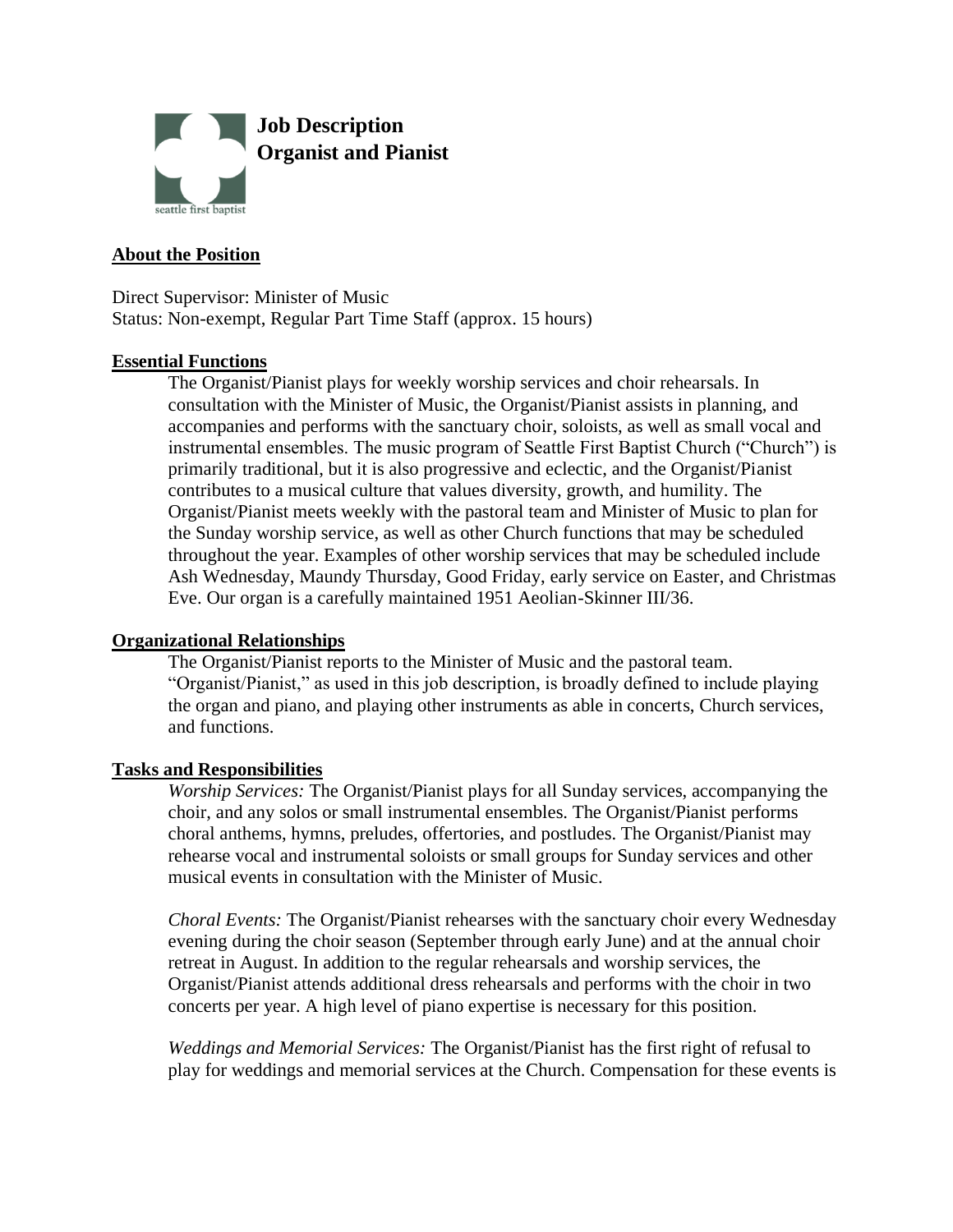in addition to the base salary.

*Other Duties:* 

- Meet with staff and others as requested by the Minister of Music and Lead Pastor.
- Care for and maintain all Church pianos and the organ in consultation with the Minister of Music.
- Research appropriate organ and piano music (preludes, postludes, offertories) for performance at Church services and functions.
- Organize and maintain a music library for organ and piano works. Music purchased with Church funds is the property of the Church.

# **Required Experience and Qualifications**

- Hold a degree in music (or equivalent experience) with preference for organ or collaborative piano
- High level of musical skill acquired through keyboard training and experience
- Conversant with a diverse repertoire of sacred music
- Previous experience working in a church environment, including 3-5 years of organ worship leadership
- Ability to work collaboratively and flexibly with a strong sense of commitment
- Strong communication skills and ability to interact with the entire church population
- Able to articulate what it means in one's own words to follow the way of Jesus
- Demonstrated call to music ministry
- Dedicated to joining us in our work to becoming an anti-racist congregation

*Please note: Full vaccination from COVID-19 and willingness to wear a mask while on the Church site are required for employment.*

# **About Seattle First Baptist Church**

Seattle First Baptist Church (SFBC) is an American Baptist congregation and church located in the vibrant heart of Seattle's urban core. SFBC is a church community that seeks to follow the way of Jesus Christ, to be a people of God and to love and care for our neighbors. Faithful to our Baptist heritage, we strive for a world where people are welcomed regardless of, and with respect for, their religious beliefs; where the separation of church and state is vigorously defended; where freedom is a fundamental right that values the dignity of all persons without regard to their race, country of birth, gender, sexual orientation, gender identity, age, religion, or disabilities; and where compassion is the measure of our actions. We encourage and support applicants of underrepresented groups, including black, indigenous, and all people of color.

We are committed to the following values:

- We will go deeper in faith as we do justice, love mercy, work for peace and walk humbly with God.
- We will be present to one another and our neighbors in our personal relationships and by creating venues for engagement where we can learn about viewpoints different from our own.